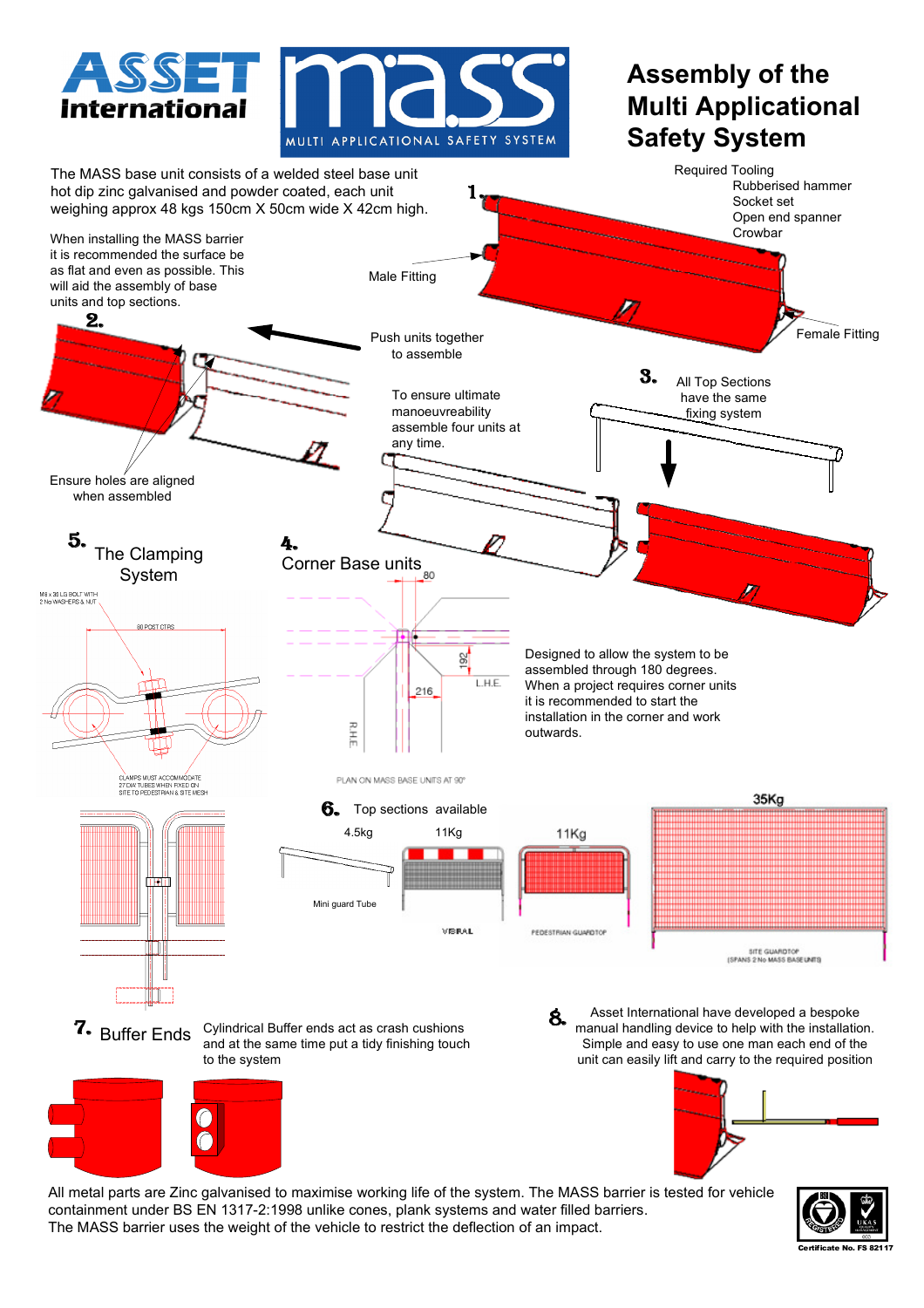

Project:

| 971<br>ernational<br>E RESTRAINT SYSTEMS | <b>Lift Plan Method Statement -</b><br><b>M.A.S.S Base Unit Packs</b> | MS No:<br><b>RA No Ref:</b><br>Revision<br>Date of Issue: | <b>MASS LP1</b><br><b>MASS LP1</b><br>28/04/2014 | <b>GUARD</b><br><b>Asset Ref:</b> |
|------------------------------------------|-----------------------------------------------------------------------|-----------------------------------------------------------|--------------------------------------------------|-----------------------------------|
|                                          | Customer:                                                             | IDate:                                                    |                                                  |                                   |

| No:            | <b>PROCESS INSTRUCTION:</b>      | MATERIAL/EQUIPMENT/STANDARD:                                                                                                                                                                                                                                                                                                                                                                                           | <b>REACTION PLAN:</b>                                                                                                                                                                                              |
|----------------|----------------------------------|------------------------------------------------------------------------------------------------------------------------------------------------------------------------------------------------------------------------------------------------------------------------------------------------------------------------------------------------------------------------------------------------------------------------|--------------------------------------------------------------------------------------------------------------------------------------------------------------------------------------------------------------------|
|                |                                  | THIS DOCUMENT IS TO BE USED IN CONJUNCTION WITH CURRENT RAMS                                                                                                                                                                                                                                                                                                                                                           |                                                                                                                                                                                                                    |
| 1              | <b>Duties:</b>                   |                                                                                                                                                                                                                                                                                                                                                                                                                        |                                                                                                                                                                                                                    |
|                | Appointed Person for Lifting:    | Assess the lift operation<br>Section of Lift Equipment & Accessories<br>Preparation of Lift Plans, RAMS, supplementary documentation.<br>Provision of specific documentation and briefs as required.                                                                                                                                                                                                                   | Review with supplier and external competent personnel                                                                                                                                                              |
|                | Crane Supervisor/Lead Installer: | Preparation & briefing of the Point of Work Assessment. PoWA<br>Ensure compliance with all lifting instruction<br>Placement/alignment of product                                                                                                                                                                                                                                                                       | Installation will only take place if Lead Installer is<br>present, 2+ gangs will each have a designated Lead<br>Installer/gang<br>Ensure reporting of Accident/Incident/Near Miss to<br><b>Asset International</b> |
|                | Slinger/Signaller:               | Selection of lift accessories as per method statement<br>Ensuring lift accessories are safe for use<br>Attachment/detattachment of load<br>Provision of signals to lorry loader operator<br>All Slinger/Signallers will be ALLMI trained.                                                                                                                                                                              | Report defects to Lead Installer/Asset International<br>No lift until slinger signals lift can be undertaken                                                                                                       |
|                | Lorry Loader Operator:           | Setting up of the lorry loader as per employers requirements including<br>authorisation<br>Identification of any issues that prevent the lorry loader being set correctly<br>Stopping any operation that exceeds the lorry loader operational parameters Report any issues to employer<br>including specific lifting duties<br>Operation of the lorry loader<br>Undertaking specific safety checks, daily, weekly etc. | Inform Lead Installer of any issues relating to the<br>crane operations                                                                                                                                            |
| $\overline{2}$ | <b>Lorry Loader Duties:</b>      | See Lorry Loader Lift Detail Issue 2<br>Stated boom lengths provide minimum lorry loader capacities for operation,<br>i.e. boom length is not to exceed the tabulated boom lengths stated.                                                                                                                                                                                                                             | Do not lift in current configuration.<br>Reduce boom length requirement.                                                                                                                                           |
| 3              | <b>PPE Requirements:</b>         | Hard Hat (EN397)<br>Class 3 Yellow Top (EN471)<br>Orange Trousers (EN471)<br>Boots with Metatarsal Protection (not rigger boots)<br>Gloves suitable for the task<br>Eye protection, if specified by client<br>Single Point Harness suitable for the task                                                                                                                                                               | Ensure requirements are met else do not work.<br>Recovery of Slinger                                                                                                                                               |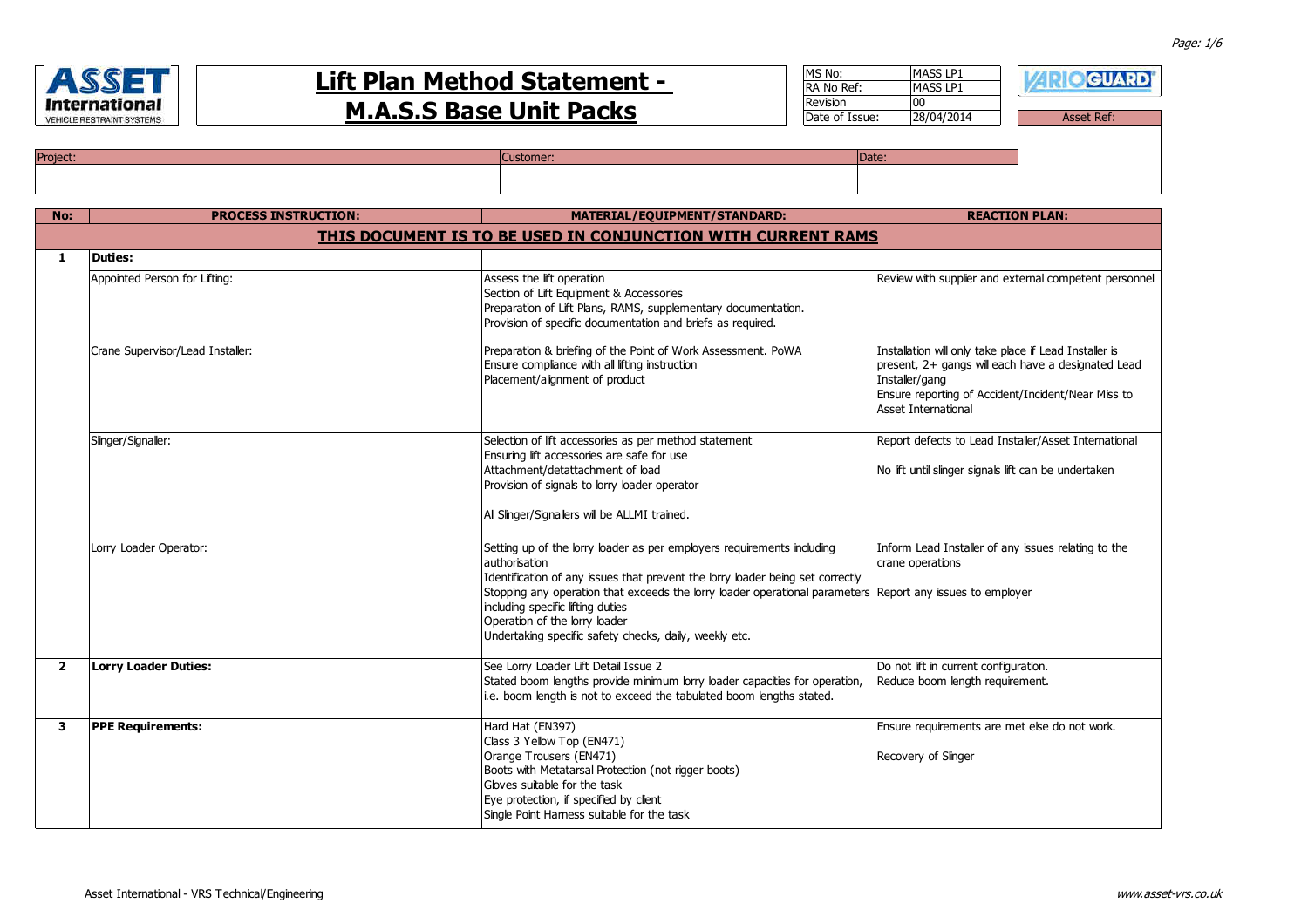

| MS No:          | <b>MASS LP1</b> |                   |
|-----------------|-----------------|-------------------|
|                 |                 | <b>RIO GUARD</b>  |
| RA No Ref:      | MASS LP1        |                   |
| <b>Revision</b> | 00              |                   |
| Date of Issue:  | 28/04/2014      | <b>Asset Ref:</b> |
|                 |                 |                   |
|                 |                 |                   |
| Date:           |                 |                   |
|                 |                 |                   |

| <b>Project</b> |  |
|----------------|--|
|                |  |
|                |  |

| No: | <b>PROCESS INSTRUCTION:</b>            | MATERIAL/EQUIPMENT/STANDARD:                                                                                                                                                                                                                                                                                                                                | <b>REACTION PLAN:</b>                                                                                                                                                                                                                       |
|-----|----------------------------------------|-------------------------------------------------------------------------------------------------------------------------------------------------------------------------------------------------------------------------------------------------------------------------------------------------------------------------------------------------------------|---------------------------------------------------------------------------------------------------------------------------------------------------------------------------------------------------------------------------------------------|
| 4   | Point of Work Assessment, PoWA:        | Client is to advise of any highway furniture that may impact on lifting.<br>Detail to be recorded of PoWA                                                                                                                                                                                                                                                   | No work is to be undertaken without a PoWA Briefing.                                                                                                                                                                                        |
|     |                                        | The Lead Installer/Lorry Loader Operator will decide is the lift can be<br>undertaken safely.                                                                                                                                                                                                                                                               |                                                                                                                                                                                                                                             |
| 5   | Siting of the Lorry Loader:            | Consideration will be given to:<br>Surface conditions - normal operation is on asphalted highway/concrete<br>surfacing - no grillage required.<br>Relationship to Proximity Hazards<br>Exposed area, in relation to environmental conditions.<br>Work Space provision - the lead installer will cone off an appropriate area for<br>the lifting activities. | Report issues to Lead Installer for resolution.<br>If resolution is not possible contact Asset International<br>for further quidance.<br>All lift activities will cease if any person, not<br>involved with the lift enters the coned area. |
| 6   | <b>Slinging Equipment/Accessories:</b> | All equipment and accessories used are to comply with LOLER'98<br>requirements and certificates of thorough examination are to be available at<br>the point of work for inspection.<br>Slinger is to inspect all accessories before use as per training.                                                                                                    | Do not use unidentified or unsafe equipment/<br>accessories.<br>No equipment to be used that does not have a<br>current Certificate of Thorough Examination<br>present.                                                                     |
|     | Timbers (75x50x1200[approx.]mm)        | To be free from cracks and splits                                                                                                                                                                                                                                                                                                                           | Replace with another timber                                                                                                                                                                                                                 |
|     | Frame Stillage                         | To be stable with a full set of Stillage Cups<br>(for stacking)                                                                                                                                                                                                                                                                                             | Do not use if damaged.<br>Record issue on PoWA & PoWC, also report to Bilston<br>Office Contact (email, phone or text)                                                                                                                      |
|     | Chains 4 Leg                           | Chain Specification:<br>8mm minimum Grade 8 Chain<br>WLL 2t - 4, leg configuration 0-90°: 4.2t (ULM)<br>4m minimum Leg length<br>Self Closing Safety Hooks<br>Shortening Clutches to be present                                                                                                                                                             | Do not use if damaged<br>Do not use 2 x 2-leg chains due to crowding of the<br>hook                                                                                                                                                         |
|     | Tag Lines                              | Ratchet Strap, minimum breaking force of 4t (4000daN)<br>Strap/Hook to be in good condition                                                                                                                                                                                                                                                                 | Replace if damaged                                                                                                                                                                                                                          |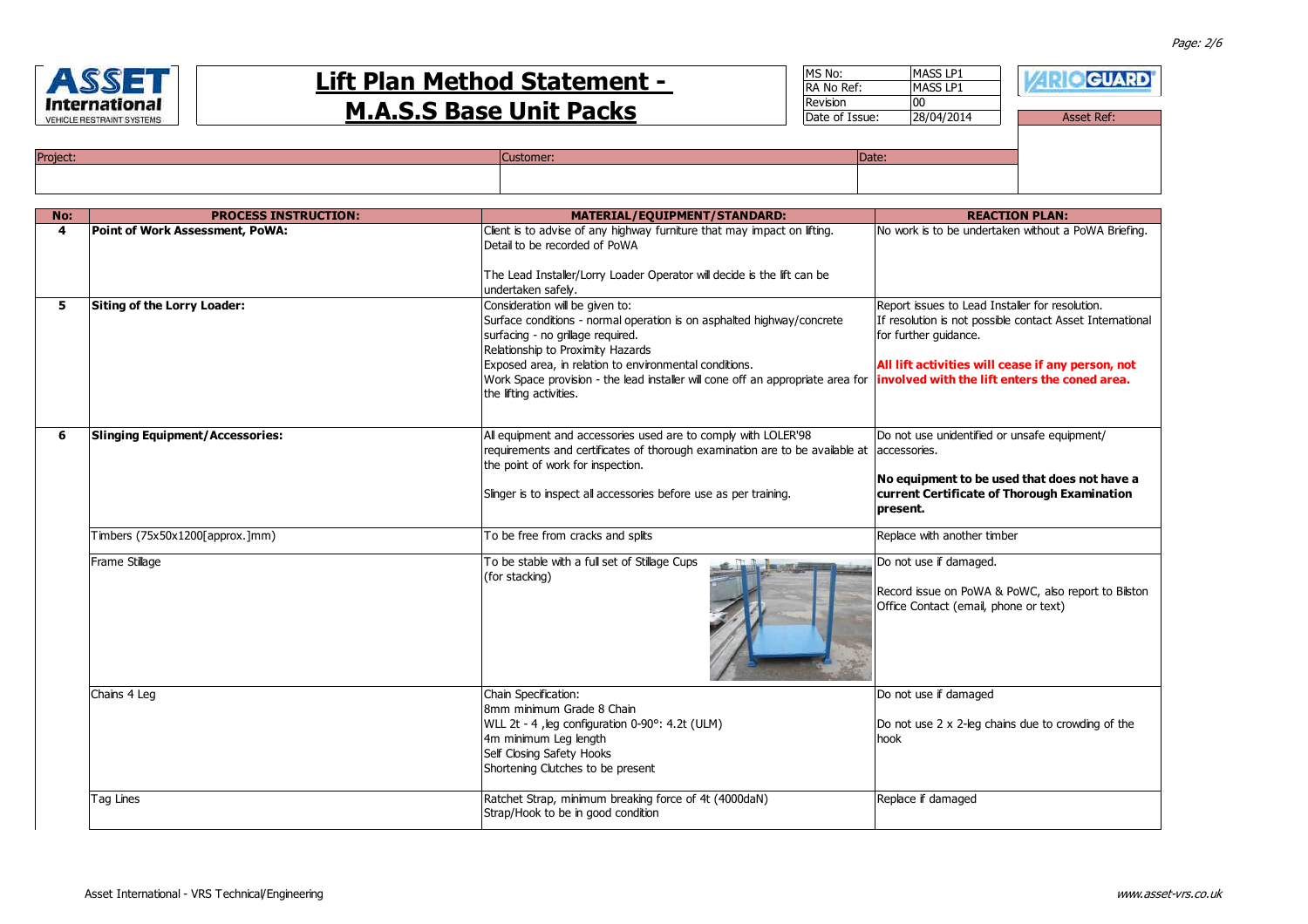

| No:            | <b>PROCESS INSTRUCTION:</b>      | MATERIAL/EQUIPMENT/STANDARD:                                                                                                                                                                         | <b>REACTION PLAN:</b>                                                                                                                         |
|----------------|----------------------------------|------------------------------------------------------------------------------------------------------------------------------------------------------------------------------------------------------|-----------------------------------------------------------------------------------------------------------------------------------------------|
| $\overline{ }$ | <b>Making the Load</b>           | Build the load on the stillage in 2 layers as shown below, ensure the layers<br>are separated with 2 timbers:<br>Load Build Sequence                                                                 | Only load in this manner.                                                                                                                     |
|                |                                  |                                                                                                                                                                                                      |                                                                                                                                               |
|                | Secure the load prior to lifting | Ensure the overhang of the base units is equal at each end.<br>Secure with a single strap about the centre of the load. This is to be passed<br>around the load and stillage base before tensioning. | Do not lift until the pack is secure                                                                                                          |
|                |                                  |                                                                                                                                                                                                      |                                                                                                                                               |
|                | Lifting of load connection       | Use 4-leg chain, choke chain around each leg of the stillage below the base<br>platform.                                                                                                             | Do not lift if the load is unsafe.                                                                                                            |
| 8              | <b>Proximity Hazards:</b>        | The client will brief during to start of shift briefing on all proximity hazards<br>within the work area for the shift activities.                                                                   | If hazards are not identified, based on PoWA<br>findings, do not start work, report issues to Site<br><b>Supervision and await resolution</b> |
|                |                                  | All permits will be agreed and signed prior to commencement of works.                                                                                                                                |                                                                                                                                               |
|                |                                  | Copies of permits and related documentation (i.e. STATS) will be returned to<br>Asset International-VRS.                                                                                             |                                                                                                                                               |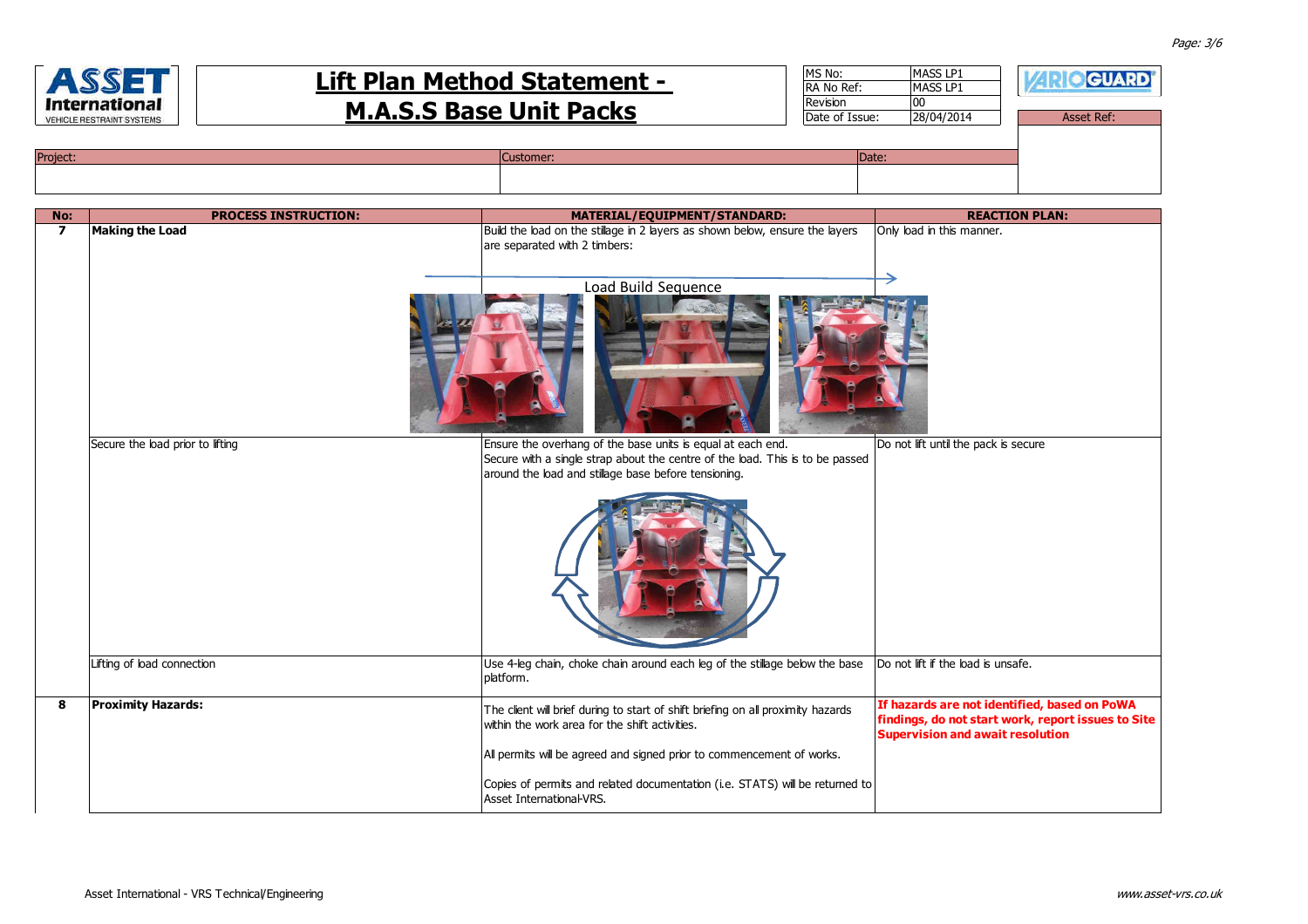

| MS No:         | MASS LP1   | <b>EIO GUARD</b> |
|----------------|------------|------------------|
| RA No Ref:     | MASS LP1   |                  |
| Revision       | 00         |                  |
| Date of Issue: | 28/04/2014 | Asset Ref:       |
|                |            |                  |
|                |            |                  |
| Date:          |            |                  |
|                |            |                  |

| <b>Project:</b> | una | IDate. |
|-----------------|-----|--------|
|                 |     |        |
|                 |     |        |
|                 |     |        |

| No: | <b>PROCESS INSTRUCTION:</b>                                            | MATERIAL/EQUIPMENT/STANDARD:                                                     | <b>REACTION PLAN:</b>                                                                 |
|-----|------------------------------------------------------------------------|----------------------------------------------------------------------------------|---------------------------------------------------------------------------------------|
|     | Overhead Electricity Cables                                            | Pylons - no lifting within 30m laterally $(15m + 15m$ (boom+load))               | No work to be undertaken if the conditions are not                                    |
|     |                                                                        | Poles - no lifting within 24m laterally $(9m + 15m$ (boom + load))               | met.                                                                                  |
|     |                                                                        |                                                                                  |                                                                                       |
|     |                                                                        | The client will identify these areas in an agreed manner, i.e. blue/while        |                                                                                       |
|     |                                                                        | cones.                                                                           |                                                                                       |
|     |                                                                        | Within exclusion zone installations are to be made using a Sideloading fork lift |                                                                                       |
|     |                                                                        | truck.                                                                           |                                                                                       |
|     |                                                                        | Specific maximum mast heights for Sideloading fork lift truck will be supplied   |                                                                                       |
|     |                                                                        | by client prior to work being undertaken and will be recorded on the PoWA.       |                                                                                       |
|     |                                                                        | This is normally -3m with reference to the minimum cable height, but must        |                                                                                       |
|     |                                                                        | be specified by client.                                                          |                                                                                       |
|     | <b>Nearby Structures</b>                                               | No lifting with lorry loader crane with the clients specified zone.              | If client dose not specify a zone, no lifting with a lorry                            |
|     |                                                                        |                                                                                  | loader within 25m of each side of the structure.                                      |
|     |                                                                        | Sideloading forklift truck is to be used. If none is specified, maximum boom     |                                                                                       |
|     |                                                                        | height is 4.5m                                                                   |                                                                                       |
|     |                                                                        | Client to provide maximum height of boom/mast.                                   |                                                                                       |
|     |                                                                        |                                                                                  |                                                                                       |
|     |                                                                        | Detail to be recorded on PoWA                                                    |                                                                                       |
|     | Street Furniture, i.e. matrix boards/lamp columns                      | Client is to advise of any highway furniture that may impact on lifting.         | Unload remotely and install using Sideloading fork lift                               |
|     | Detail to be recorded of PoWA                                          |                                                                                  | truck                                                                                 |
|     |                                                                        |                                                                                  |                                                                                       |
|     |                                                                        | The Lead Installer/Lorry Loader Operator will decide is the lift can be          |                                                                                       |
|     |                                                                        | undertaken safelv.                                                               |                                                                                       |
|     | Other site activities                                                  | No lift is to be undertaken if passage is reguired by other site activities.     | Wait until area is clear and safe.                                                    |
|     |                                                                        |                                                                                  |                                                                                       |
|     |                                                                        | No lift is to be undertaken if any third party is in the coned off area.         |                                                                                       |
|     |                                                                        |                                                                                  |                                                                                       |
|     |                                                                        | The crane operator will ensure the controls are isolated while                   |                                                                                       |
|     |                                                                        | slinging activities are undertaken.                                              |                                                                                       |
|     |                                                                        |                                                                                  |                                                                                       |
| 9   | Weather                                                                | Tag line is to be used to control lifts.                                         | Do not lift in unsafe conditions.                                                     |
|     |                                                                        |                                                                                  |                                                                                       |
|     | Use suitable communication methods, i.e. signalling rather than verbal |                                                                                  | Ensure communication system has been established,<br>do not lift if unsure of signal. |
|     |                                                                        | communication, as practical.                                                     |                                                                                       |
|     |                                                                        | Only lift when personnel are in safe positions, see Varioquard MS.               |                                                                                       |
|     |                                                                        |                                                                                  |                                                                                       |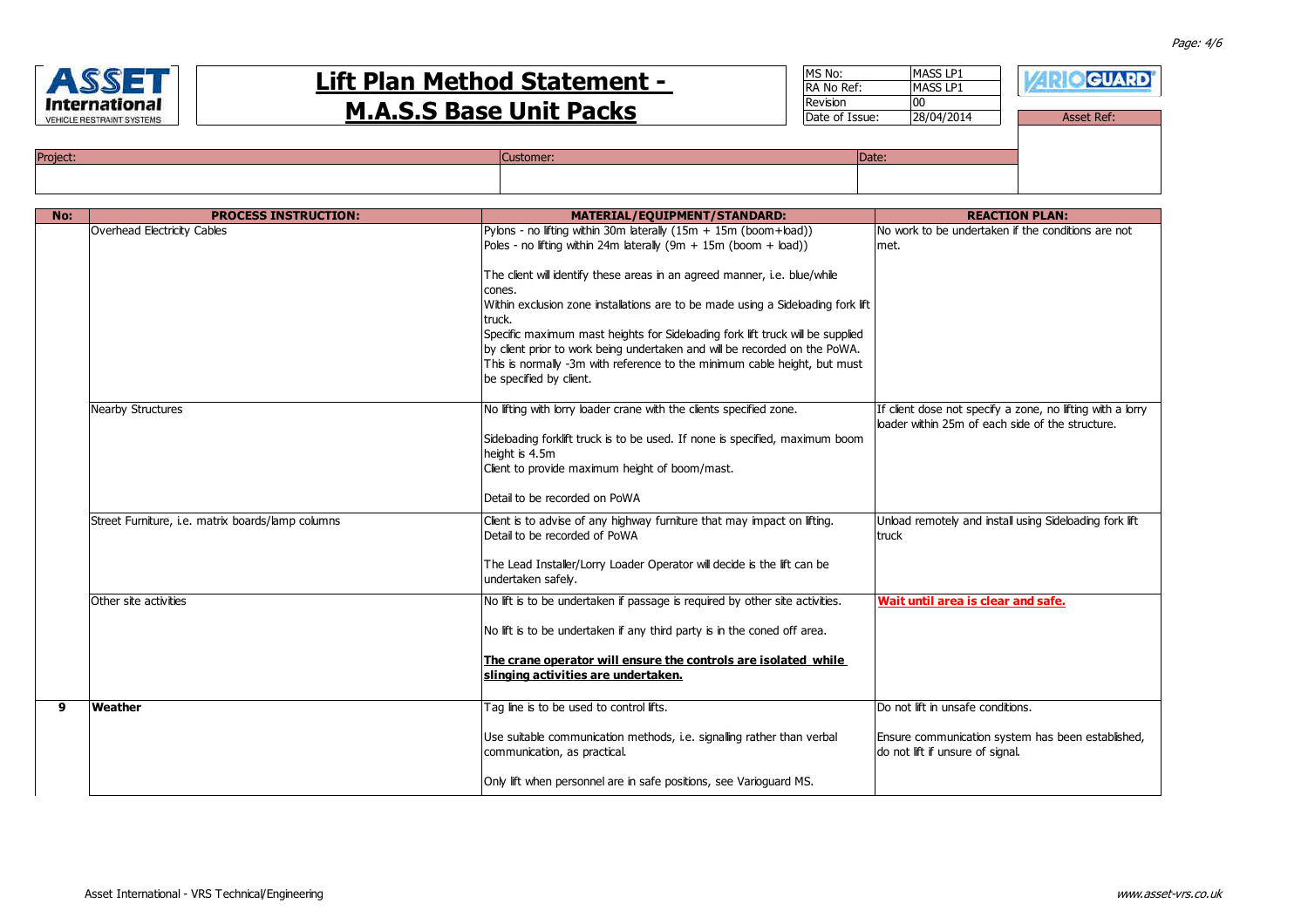

| MS No:         | MASS LP1   | <b>IGUARD</b>     |
|----------------|------------|-------------------|
| RA No Ref:     | MASS LP1   |                   |
| Revision       | 00         |                   |
| Date of Issue: | 28/04/2014 | <b>Asset Ref:</b> |
|                |            |                   |
| . .            |            |                   |

| Project: | Customer: | Date: |
|----------|-----------|-------|
|          |           |       |
|          |           |       |

| No: | <b>PROCESS INSTRUCTION:</b>                                                                                                                                                                                    |                 |                                                                                                                                                                                             | MATERIAL/EQUIPMENT/STANDARD:   |     |                                                                                                                                                       |                  | <b>REACTION PLAN:</b>                                                   |
|-----|----------------------------------------------------------------------------------------------------------------------------------------------------------------------------------------------------------------|-----------------|---------------------------------------------------------------------------------------------------------------------------------------------------------------------------------------------|--------------------------------|-----|-------------------------------------------------------------------------------------------------------------------------------------------------------|------------------|-------------------------------------------------------------------------|
|     | Wind                                                                                                                                                                                                           |                 | Wind levels are to be assessed prior to any lift.<br>Wind is not to exceed 30mph including gusting, wind loading calculations take to local.<br>this into account. See Beaufort Scale below |                                |     | The wind level including any gusting is to be reassessed<br>as the work progresses and if there are any changes<br>Do not work if it unsafe to do so. |                  |                                                                         |
|     | The Beaufort Scale                                                                                                                                                                                             | <b>Scale</b>    | <b>Force Rating</b>                                                                                                                                                                         | <b>Observable Land Effects</b> |     |                                                                                                                                                       | <b>Speed MPH</b> |                                                                         |
|     |                                                                                                                                                                                                                | $\theta$        | Calm                                                                                                                                                                                        | Vertical Smoke                 |     |                                                                                                                                                       | 11.              |                                                                         |
|     |                                                                                                                                                                                                                | 1               | Light Air                                                                                                                                                                                   | Slight smoke drift             |     |                                                                                                                                                       | $1-3$            |                                                                         |
|     |                                                                                                                                                                                                                | $\overline{2}$  | Light Breeze                                                                                                                                                                                | Leaves gently rustle           |     |                                                                                                                                                       | $4 - 7$          |                                                                         |
|     |                                                                                                                                                                                                                | 3               | Gentle Breeze                                                                                                                                                                               | Leaves and twigs move          |     |                                                                                                                                                       | $8 - 12$         |                                                                         |
|     |                                                                                                                                                                                                                | $\overline{A}$  | Moderate Breeze                                                                                                                                                                             |                                |     | Raises paper moves small branches                                                                                                                     | $13 - 18$        |                                                                         |
|     |                                                                                                                                                                                                                | 5               | Fresh Breeze                                                                                                                                                                                | Sways small leafy trees        |     |                                                                                                                                                       | 19-24            |                                                                         |
|     |                                                                                                                                                                                                                | 6               | Strong Breeze                                                                                                                                                                               | Sways large branches           |     |                                                                                                                                                       | $25 - 31$        |                                                                         |
|     |                                                                                                                                                                                                                | $\overline{7}$  | Moderate Gale                                                                                                                                                                               | Trees sway                     |     |                                                                                                                                                       | 32-38            |                                                                         |
|     |                                                                                                                                                                                                                | 8               | Fresh Gale                                                                                                                                                                                  | Broken twigs, walking impeded  |     |                                                                                                                                                       | 39-46            |                                                                         |
|     |                                                                                                                                                                                                                | 9               | Strong Gale                                                                                                                                                                                 |                                |     | Chimneys, slates, hoardings damaged                                                                                                                   | 47-54            |                                                                         |
|     |                                                                                                                                                                                                                | 10 <sup>1</sup> | <b>Whole Gale</b>                                                                                                                                                                           |                                |     | Trees Blown Down and Considerable damage                                                                                                              | 55-63            |                                                                         |
|     |                                                                                                                                                                                                                | 11              | Storm                                                                                                                                                                                       | Major Damage                   |     |                                                                                                                                                       | $64 - 75$        |                                                                         |
|     | 12                                                                                                                                                                                                             |                 | Hurricane                                                                                                                                                                                   |                                |     | Very dangerous tropical whirling winds                                                                                                                | $76+$            |                                                                         |
|     | <b>Wind Loading - Lift SWL:</b><br>Lifts are only to be undertaken if both the slinger and the crane operator<br>agree it is safe to undertake the lift, based on the conditions at that time<br>and location. |                 | Product                                                                                                                                                                                     |                                | SWL | Comments:                                                                                                                                             |                  | Do not lift if it is unsafe to do so.<br>Record any changes on the PoWA |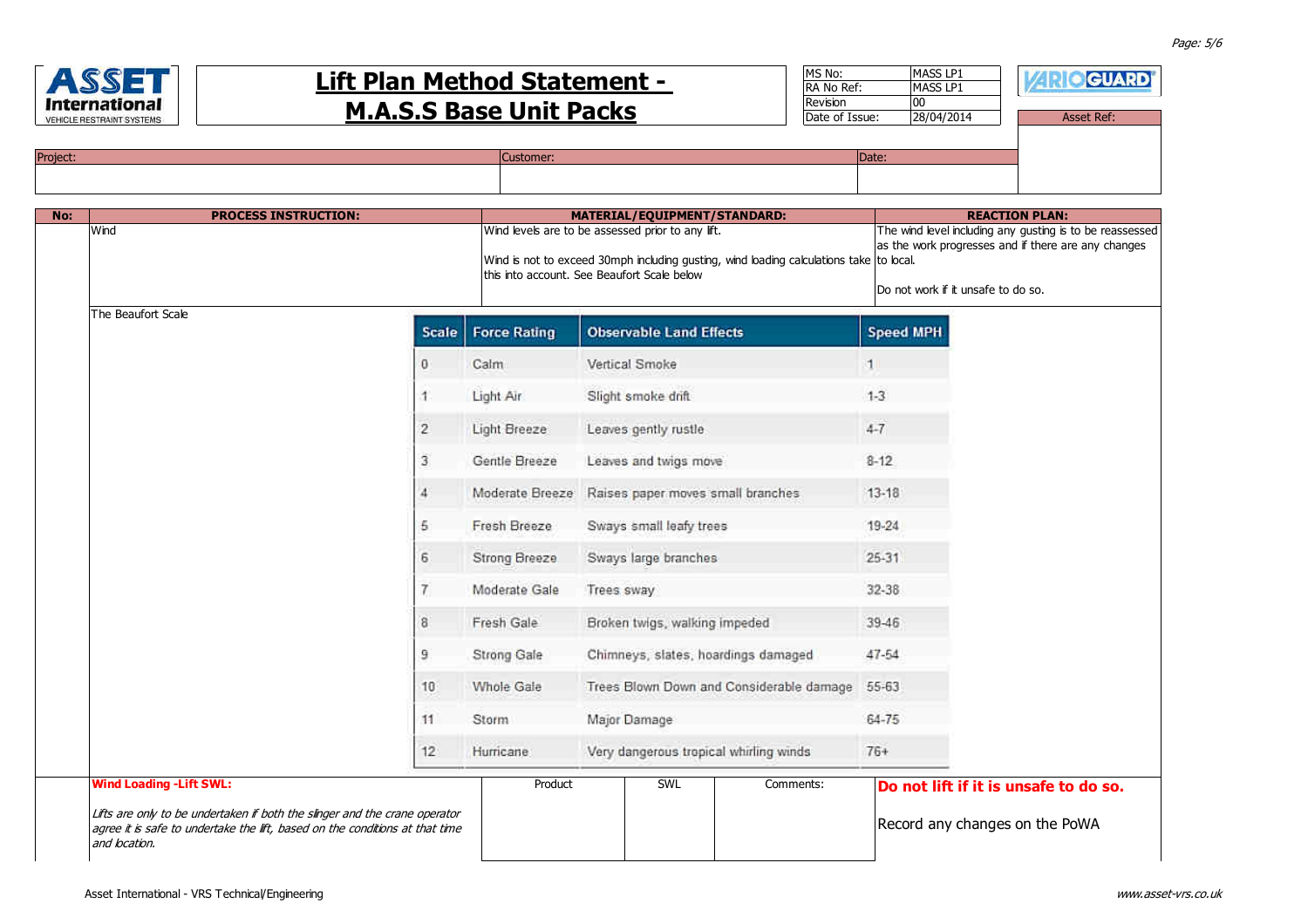

| MS No:         | MASS LP1   | <b>• GUARD</b>    |
|----------------|------------|-------------------|
| RA No Ref:     | MASS LP1   |                   |
| Revision       | 00         |                   |
| Date of Issue: | 28/04/2014 | <b>Asset Ref:</b> |
|                |            |                   |
|                |            |                   |
| Date:          |            |                   |
|                |            |                   |

| Project: | stomer | (Date: |
|----------|--------|--------|
|          |        |        |

| No: | <b>PROCESS INSTRUCTION:</b>                                                |                                                                                                                   | MATERIAL/EQUIPMENT/STANDARD:        |                                                                            | <b>REACTION PLAN:</b>      |
|-----|----------------------------------------------------------------------------|-------------------------------------------------------------------------------------------------------------------|-------------------------------------|----------------------------------------------------------------------------|----------------------------|
|     | Ensure the weight of the accessories is added to the load when calculating | Stillage/Webbing Strap                                                                                            | 40kg                                |                                                                            |                            |
|     | the actual load weight.                                                    | Chains                                                                                                            | 45kg                                |                                                                            |                            |
|     |                                                                            | Unit weight (including<br>potential detritus)                                                                     | 60kg                                |                                                                            |                            |
|     |                                                                            |                                                                                                                   | 240kg/set                           |                                                                            |                            |
|     |                                                                            |                                                                                                                   | Load Weight including Wind Factors: |                                                                            |                            |
|     |                                                                            | $325kg + 66.5kg$ (max wind loading)                                                                               |                                     |                                                                            |                            |
|     |                                                                            | Maximum Load Weight - 391kg/lift                                                                                  |                                     |                                                                            |                            |
| 8   | Training:                                                                  |                                                                                                                   |                                     |                                                                            |                            |
|     | Lorry Loader Operator:                                                     | <b>CSCS</b><br>ALLMI/CPCS Lorry Loader<br><b>FISS/CSCS</b><br>ALLMI Slinger/Signaller (mandatory from March 2014) |                                     | Only use trained personnel                                                 |                            |
|     | Installers, including slinger                                              |                                                                                                                   |                                     |                                                                            | Only use trained personnel |
| 9   | <b>Lifting Detail:</b>                                                     |                                                                                                                   |                                     | Data is contained on Product Lift Plan Data Sheets and Lorry Loader Detail | Only lift as per sheet     |

| <b>DATE</b> | <b>OF CHANGE</b><br>DETAIL<br><b>CHANG.</b>                                                    | <b>FROM</b><br>FKUI | TO | AUT<br>--         |
|-------------|------------------------------------------------------------------------------------------------|---------------------|----|-------------------|
| Apr-14      | <b>New</b><br>cloud documentation is introduced.<br>l until safety<br>- Document is to be used |                     |    | $\sim$<br>אטויו   |
|             |                                                                                                |                     |    | $\cdots$<br>אטויו |